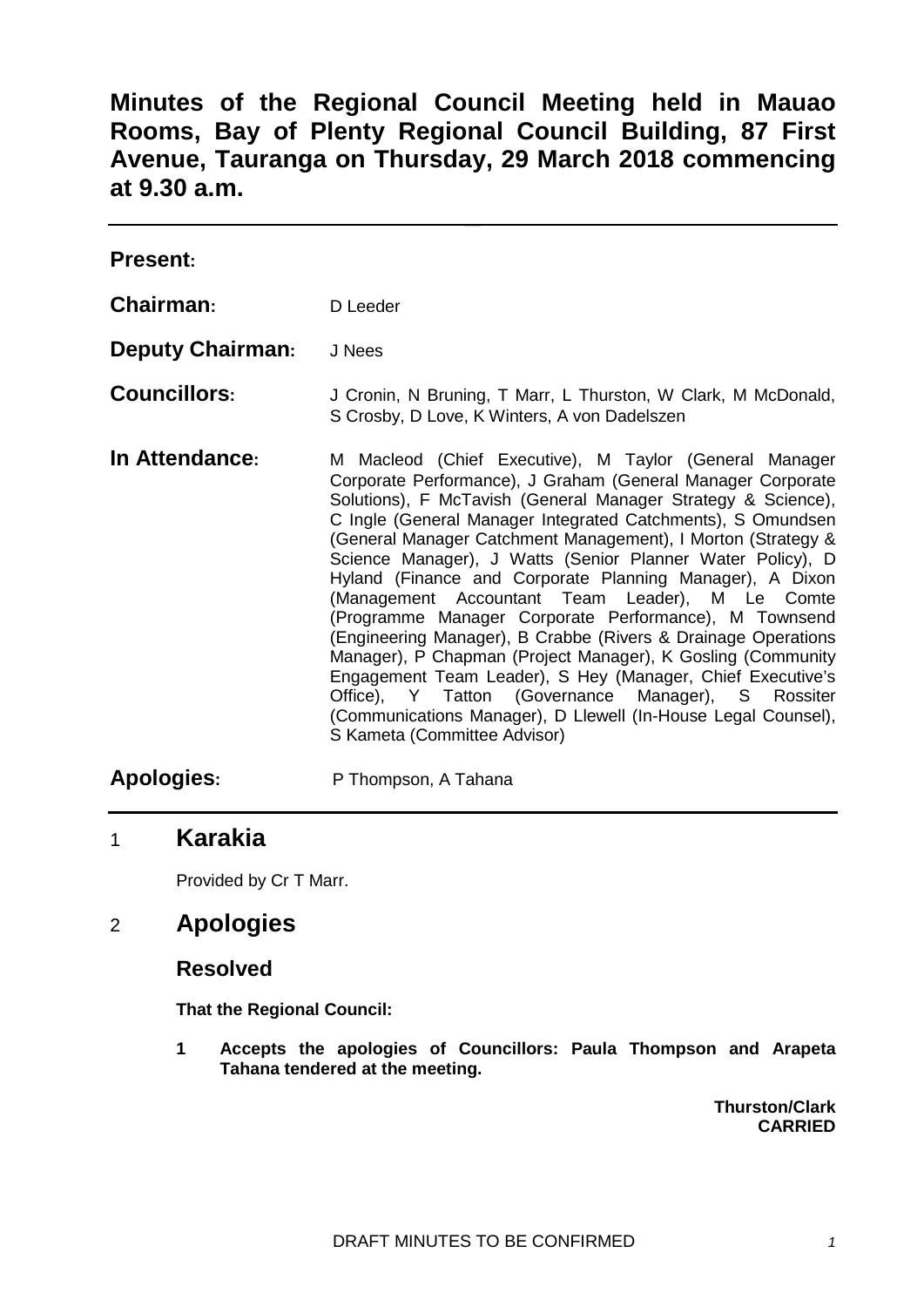# 3 **Acceptance of Late Items and General Business**

Nil.

# 4 **Confidential Business to be transferred into open**

Nil.

# 5 **Chairman's Announcement**

With the leave of Council, the Chairman advised there would be some reordering of agenda items to accommodate the arrival of presenters.

# 6 **Declaration of conflicts of interest**

No conflicts of interest were declared.

## 7 **Previous Minutes**

## 7.1 **Regional Council Draft Minutes - 15 February 2018**

#### **Corrections**

- Minute item 7.9, agenda page 20: For further clarity it was requested that Resolution 2 be amended to include "(GST inclusive)" after Tier 1 - \$775, Tier 2 - \$1,770 and Tier 3 - \$2,700.
- Agenda page 22: re Attendance amend the time Councillor Winters' re-joined the meeting from 10.38am to 11.38am following the consideration of Public Excluded Agenda item 13.6, Chief Executive Recruitment.
- Agenda page 30: regarding the attendance of Councillor Winters and Councillor Bruning, it was requested that the reason for their departure, to attend a Lakes Rotorua Incentives Committee briefing, be recorded.

### **Resolved**

**That the Regional Council:**

**1 Confirms the Regional Council Draft Minutes of 15 February 2018, as a true and correct record, with the foregoing corrections.**

> **Leeder/Nees CARRIED**

### 7.2 **Regional Transport Committee Minutes - 2 February 2018**

#### **Resolved**

**That the Regional Council:**

**1 Receives the Regional Transport Committee Draft Minutes of 2 February 2018.**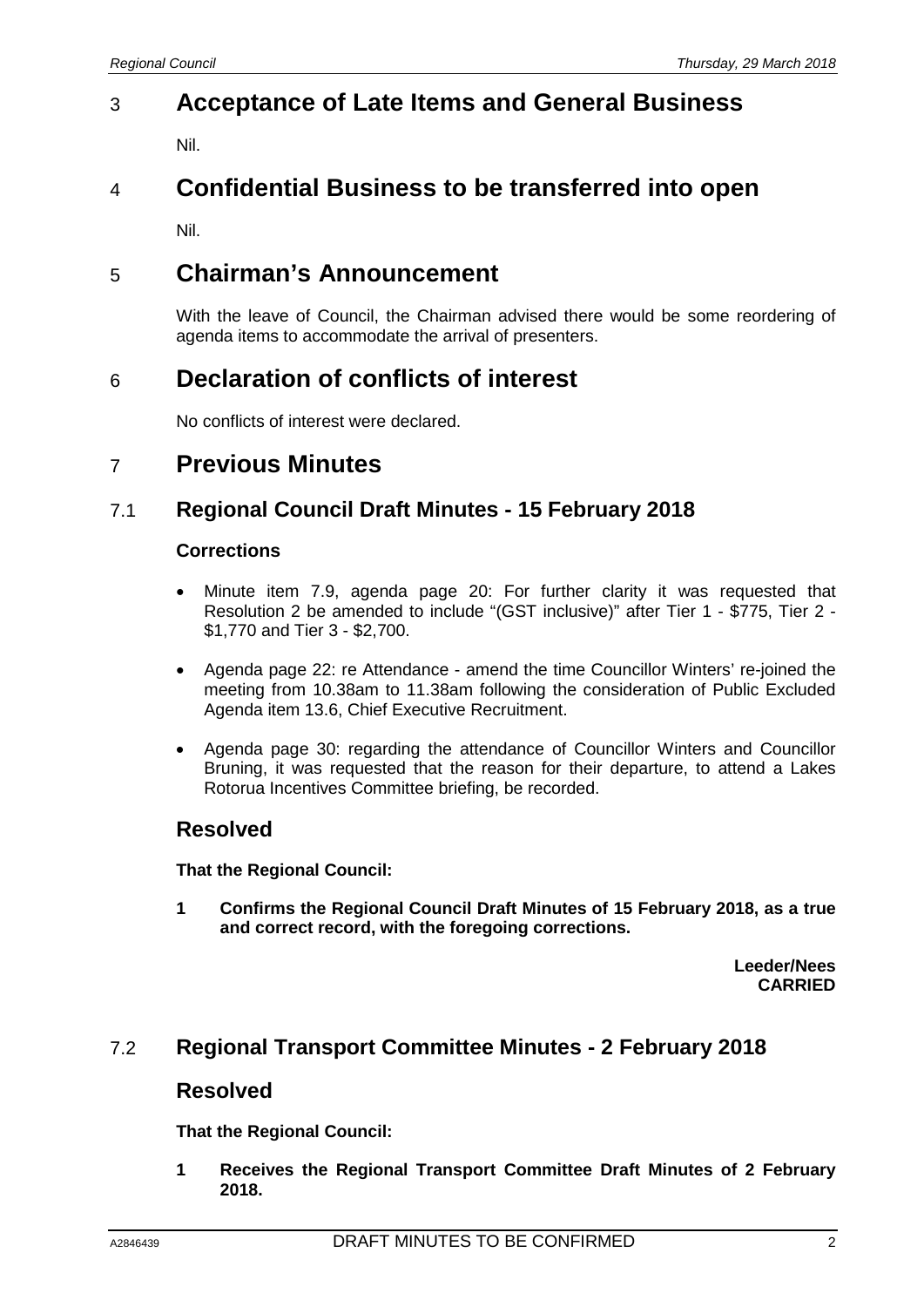**Crosby/Nees CARRIED**

#### 7.3 **Rotorua Te Arawa Lakes Strategy Group Draft Minutes – 9 March 2018**

#### **Resolved**

**That the Regional Council:**

**1 Receives the Rotorua Te Arawa Lakes Strategy Group Draft Minutes of 9 March 2018.**

> **Winters/Thurston CARRIED**

### 7.4 **Te Maru o Kaituna River Authority minutes - 06 March 2018**

#### **Resolved**

**That the Regional Council:**

**1 Receives the Te Maru o Kaituna River Authority Draft Minutes of 6 March 2018.**

> **McDonald/Nees CARRIED**

## 8 **Reports**

### 8.1 **Chairman's Report**

The report updated Council on the Chairman's activities and highlighted matters of potential interest. Further to the report, the following matters were raised:

- Regarding the Long Term Plan consultation event held in Rotorua on 1 March, an omission was noted that Councillor Tahana had also attended.
- It was noted that Councillor Winters had attended the Central North Island Farm Awards on 15 March on behalf of the Chairman.
- In relation to the Bay of Connections update provided to the Triennial Meeting on 14 March, members were informed a report on tourism priorities was considered by the Eastern Bay of Plenty Joint Committee at its 28 March 2018 meeting. Eastern Bay of Plenty local authorities were requested to nominate two priority projects for application to the Ministry of Business, Innovation & Employment Provincial Growth Fund. It was noted that the report had been forwarded to BOC, who also had prospective projects with potential to be funded.

## **Resolved**

**That the Regional Council:**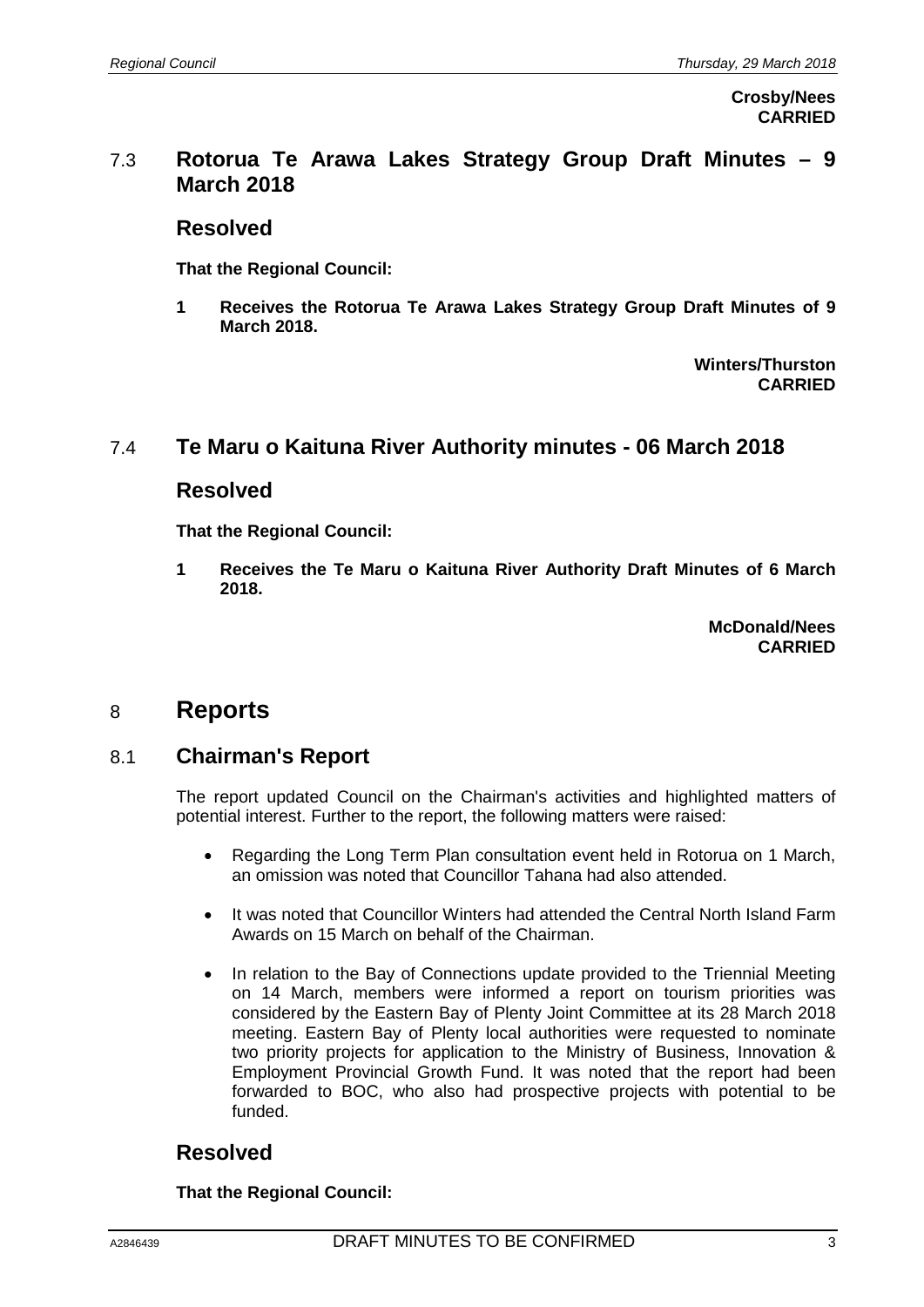#### **1 Receives the report, Chairman's Report.**

#### **Leeder/Cronin CARRIED**

#### 8.2 **Draft Regional Targets for Swimmable Rivers and Lakes**

*Refer PowerPoint Presentation (Objective ID A2838825).*

The report updated Council on work progressed towards setting draft regional and national targets for primary contact in rivers and lakes and sought Council approval to set draft regional targets and to make these publicly available by 31 March 2018.

Clarification was provided on the region's swimming categories, draft targets and MFE modelling limitations, with additional points raised as follows:

- Projected improvement for 2030 had not factored in NPS-FM local limit setting (Water Management Areas), but included the Sustainable Land Use Incentives (SLUI) programme and what could be achieved over the next 10 years with current provisions, noting that no further commitment had been given.
- The Minister for the Environment's expectation was for the national target to be met by some councils being over and/or under, which would likely require further debate and discussion.
- If Council approved the draft targets, staff would work with the national taskforce on final draft targets for reporting to Council in December 2018.
- A total of \$1.7M had been budgeted for SLUI in Council's Long Term Plan;

Councillors provided feedback that advised of the importance for point source discharges to be included and for future considerations to include estuaries. The status of differences in interpretation of statistical data analysis between the two national science institutes, NIWA and the Cawthorn Institute, was queried. Staff anticipated further information on this matter would be available in early April.

#### **Resolved**

**That the Regional Council:**

- **1 Receives the report, Draft Regional Targets for Swimmable Rivers and Lakes;**
- **2 Sets a draft regional target of 95.7% for rivers and 85% for lakes to be swimmable by 2030 for the Bay of Plenty as being our region's contribution towards the national target of 80% of rivers and lakes swimmable by 2030, and agrees to make this target publicly available by 31 March 2018.**
- **3 Agrees for staff to continue working with the national working group comprising MFE, LGNZ and other Regional Councils to progress work towards setting Bay of Plenty's final regional targets by 31 December 2018 and seek further direction from Council about next steps.**

**Love/Nees CARRIED**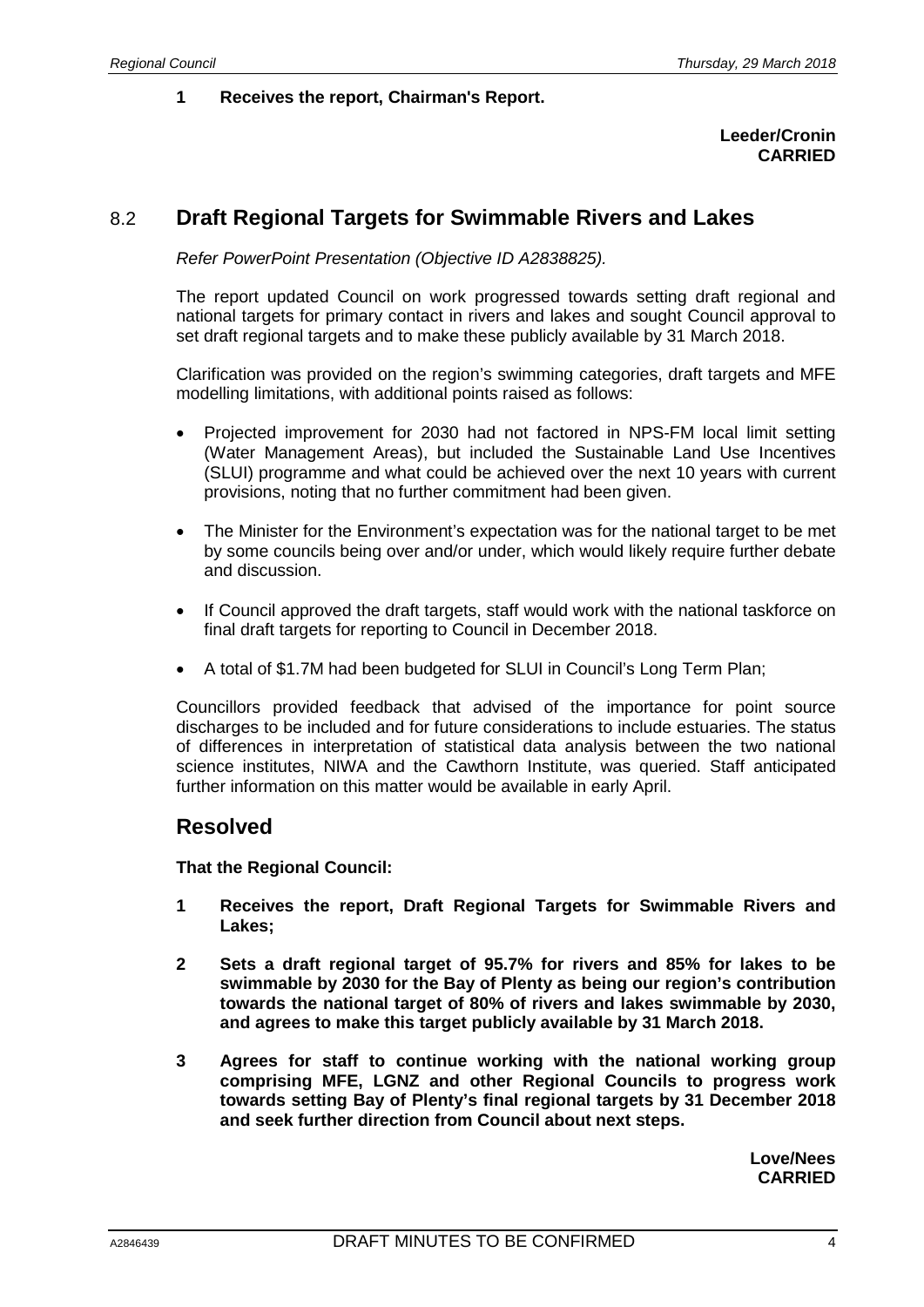## **Order of Business**

With the leave of Council, the Chairman advised there would be a change to the order of items to accommodate the arrival of external presenters. It is noted for the record that the following Public Excluded items were received next on the agenda:

- Agenda item 11.4, Regional Infrastructure Activity Update
- Agenda item 11.5, Quayside Holdings Limited Half Yearly Report 2017/18 and Draft Statement of Intent 2018/19
- Agenda item 11.6, Insurance Market Update
- Agenda item 11.2, Confidential Appendix 2 Investment Performance Report 2017-18 Months 1-8 (July - February)
- Agenda item 11.3, Confidential Appendix 3 Investment Fund Valuation Report February 2018
- Agenda item 11.1, Public Excluded Regional Council Draft Minutes 15 February 2018

## 8.3 **Public Excluded Section**

#### **Resolved**

**Resolution to exclude the public**

**THAT the public be excluded from the following parts of the proceedings of this meeting.**

**The general subject of each matter to be considered while the public is excluded, the reason for passing this resolution in relation to each matter, and the specific grounds under section 48(1) of the Local Government Official Information and Meetings Act 1987 for the passing of this resolution are as follows:**

| <b>General Subject of Matter to</b><br>be Considered                                                                     | <b>Reason for passing this</b><br>resolution in relation to this<br>matter | <b>Grounds under Section</b><br>48(1) LGOIMA 1987 for<br>passing this resolution |
|--------------------------------------------------------------------------------------------------------------------------|----------------------------------------------------------------------------|----------------------------------------------------------------------------------|
| 11.4 Regional Infrastructure<br><b>Activity Update</b>                                                                   | To carry out commercial<br>and industrial negotiations                     | Good reason for<br>withholding exists under<br>Section 48(1)(a).                 |
| 11.5 Quayside Holdings<br><b>Limited Half Yearly Report</b><br>2017/18 and Draft Statement<br>of Intent 2018/19          | To prevent improper gain or<br>advantage                                   | Good reason for<br>withholding exists under<br>Section 48(1)(a).                 |
| 11.6 Insurance Market<br><b>Update</b>                                                                                   | To protect a trade secret                                                  | Good reason for<br>withholding exists under<br>Section 48(1)(a).                 |
| <b>11.2 Confidential Appendix</b><br>2 - Investment Performance<br><b>Report 2017-18 Months 1-8</b><br>(July - February) | To carry out commercial<br>and industrial negotiations                     | Good reason for<br>withholding exists under<br>Section 48(1)(a).                 |
| <b>11.3 Confidential Appendix</b><br>3 - Investment Fund<br><b>Valuation Report February</b><br>2018                     | To carry out commercial<br>and industrial negotiations                     | Good reason for<br>withholding exists under<br>Section 48(1)(a).                 |
| <b>11.1 Public Excluded</b><br><b>Regional Council Draft</b><br>Minutes - 15 February 2018                               | Please refer to the relevant<br>clause in the open meeting<br>minutes.     | Good reason for<br>withholding exists under<br>Section 48(1)(a).                 |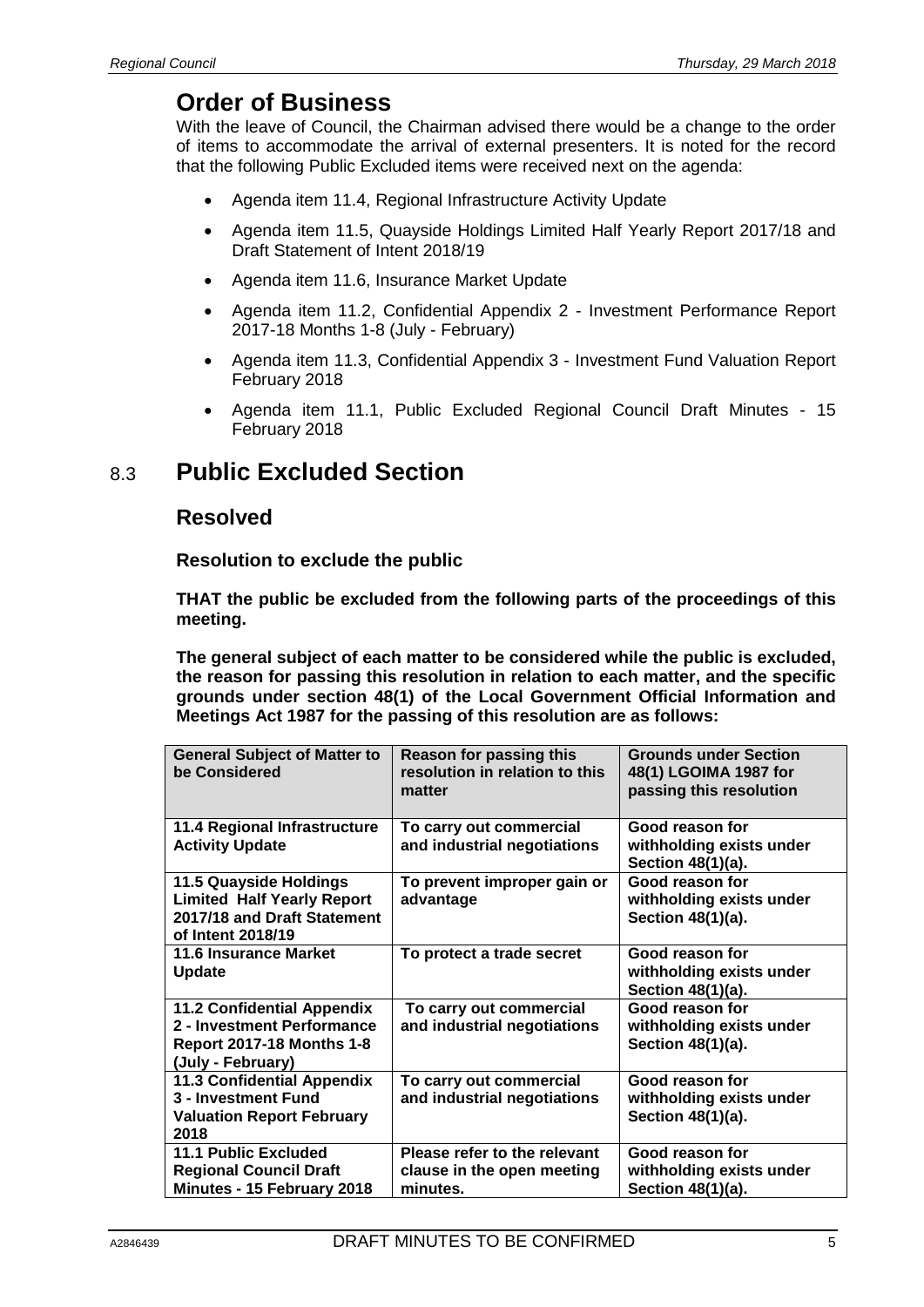#### **Leeder/Love CARRIED**

#### **Attendance**

Cr Cronin exited at 12:38pm.

### 8.4 **April 2017 - Flood Recovery Project**

*Refer PowerPoint Presentation (Objective ID zA211421).*

The report was presented by Flood Recovery Project Manager Paula Chapman, General Manager Integrated Catchment Chris Ingle and Rivers & Drainage Operations Manager Bruce Crabbe and updated Council on the Flood Recovery Project and sought approval of an approach to Central Government for Special Policy funding support. A presentation was provided that outlined Whakatane District Council's overall recovery framework and Council's infrastructure repair project, including resourcing, project delivery, risk mitigation and cost recoveries.

Councillors thanked staff for the report and arranging a project site visit for councillors, noting they were pleased with how the project was progressing. In response to questions, the following matters were clarified:

- The contract for salvage, removal and on-selling of red-stickered homes was the responsibility of the contractor, with no liability to Council. It was noted that asbestos testing and removal was a significant component within the salvage work.
- Whakatāne District Council was endeavouring to work with house owners of the 15 yellow-stickered homes where work to repair had not progressed and Navigator staff had been employed to assist with this work. Approximately 67% of families are back in their homes.
- Regarding the River Sustainability Project and consideration of the risk of loss of insurance cover, an economic assessment had been completed previously however; more work was being done to factor in this risk.

### **Resolved**

**That the Regional Council:**

- **1 Receives the report, April 2017 - Flood Recovery Project;**
- **2 Notes that the Flood Recovery Work Programme total estimate of costs through to 2020/21 currently exceeds the existing budget;**
- **3 Approves an approach to Central Government for Special Policy funding support.**

**Thurston/Marr CARRIED**

### 8.5 **College Rd Stopbank Realignment - Update**

The report updated Council on progress of the College Road Stopbank Realignment and was taken as read and received without further discussion.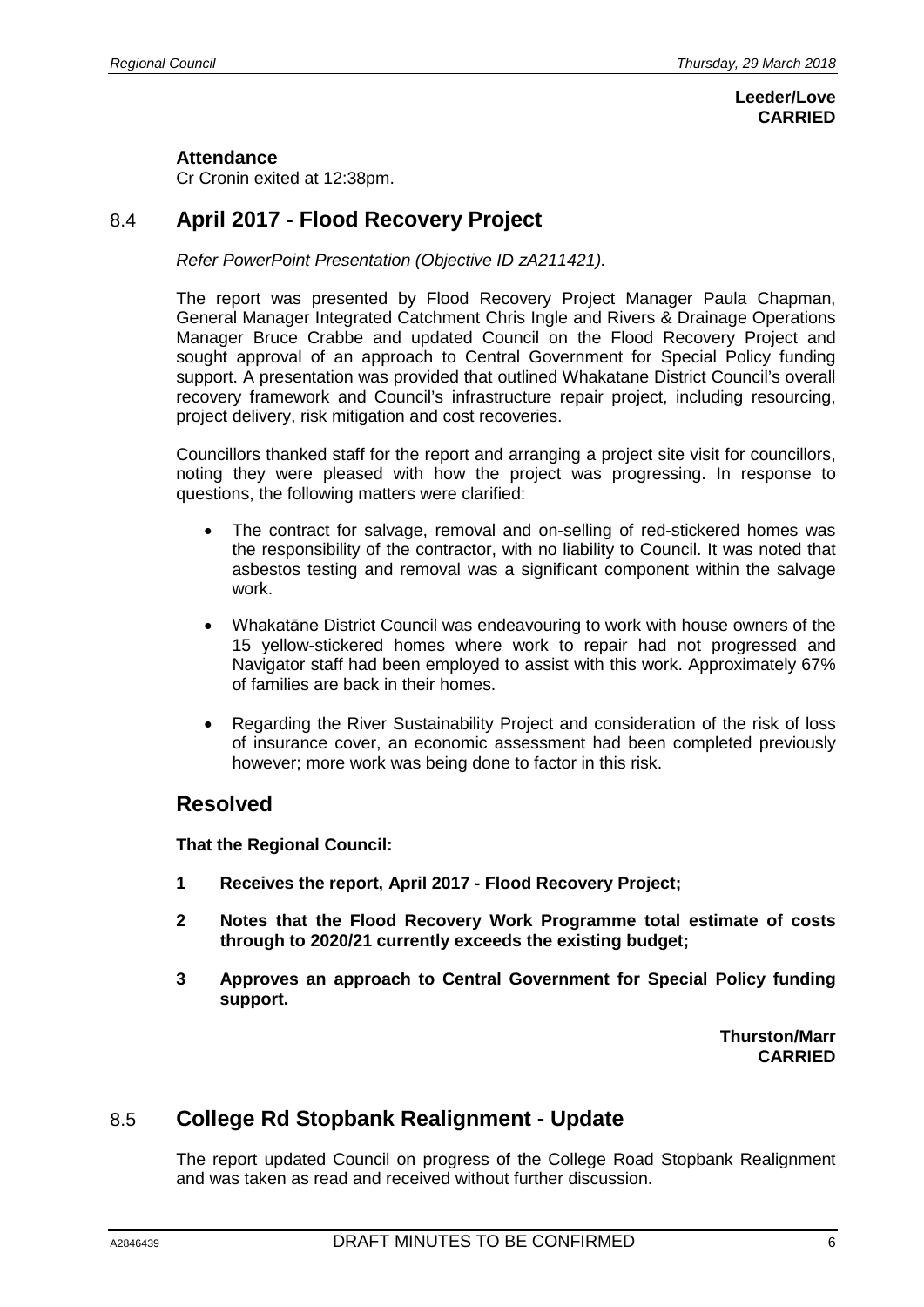#### **Resolved**

**That the Regional Council:**

**1 Receives the report, College Rd Stopbank Realignment – Update.**

**Thurston/Marr CARRIED**

#### **Adjournment**

The meeting adjourned at 1:09 pm and reconvened at 1:35 pm.

#### **Attendance**

Cr Thurston left the meeting during the adjournment.

### 8.6 **Council Performance Monitoring Report 2017/18 - July to February**

The report provided Council with financial and non-financial performance information for all Council activities for the first eight months of the 2017/18 financial year and sought approval for an operating expenditure budget revision.

Members were informed the budget revision that was sought related to the timing of expenditure. Clarification was provided on key operating revenue and expenditure. It was noted that the delay in procurement of air monitoring equipment would be remedied in the following months and that a lack of farebox data related to accuracy issues of background work with the Transport Agency. In regard to progress of the Scion Innovation Centre, negotiations were still in progress.

#### **Attendance**

Chairman Leeder exited at 1:42pm and the Deputy Chair assumed the chair.

#### **Resolved**

**That the Regional Council:**

- **1 Receives the report, Council Performance Monitoring Report 2017/18 - July to February;**
- **2 Notes the financial and non-financial performance monitoring information provided, including variations from the budget;**
- **3 Approves a 2017/18 operating expenditure budget revision in the Regional Infrastructure Activity of \$919,000 (net) relating to higher than budgeted expenditure for the Tauranga Marine Precinct Project \$4 million, Tauranga Tertiary Campus Project \$1.2 million, and Te Puna West Sewerage \$150,000, and offset by lower than budgeted expenditure in relation to other approved Regional Infrastructure Fund projects \$4.43 million. This expenditure is funded from the infrastructure reserve. The increases and decreases in expenditure in the current financial year will be recognised through adjustments to the Long Term Plan estimates at Council deliberations in May 2018.**

**Crosby/Love CARRIED**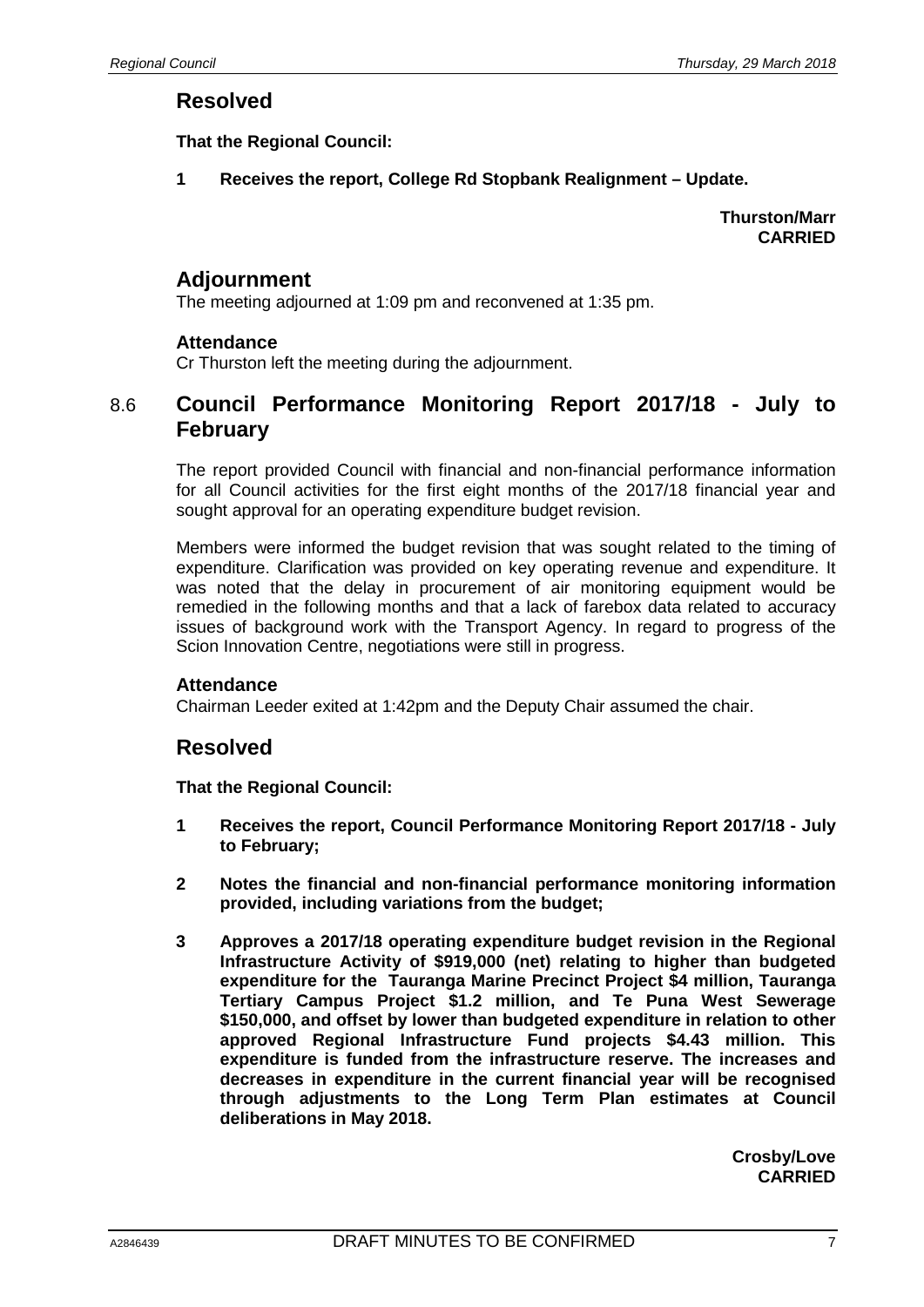### 8.7 **Local Government Funding Agency (LGFA) Draft Statement of Intent 2018/19, and Half Yearly Report 2017/18**

The report provided the Local Government Funding Agency (LGFA) Draft Statement of Intent 2018/19 and Half Yearly Report 2017/18. General Manager Corporate Performance Mat Taylor noted Council's intention to borrow from the LGFA in 2018/19 however, highlighted the uncertainties of future borrowing levels from LGFA funding streams, as a result of Central Government capital project initiatives.

### **Resolved**

**That the Regional Council:**

- **1 Receives the report, Local Government Funding Agency (LGFA) Draft Statement of Intent 2018/19, and Half Yearly Report 2017/18;**
- **2 Notes the draft Statement of Intent 2018/19 and the continuation of LGFA's performance targets and core mandate set out within it.**

**Winters/Love CARRIED**

### 8.8 **Bay of Plenty Local Authority Shared Services (BOPLASS) Draft Statement of Intent 2018/19, and Half Yearly Report 2017/18**

The report provided the Bay of Plenty Local Authority Shared Services (BOPLASS) Draft Statement of Intent 2018/19 and Half Yearly Report 2017/18. General Manager Corporate Performance Mat Taylor and General Manager Corporate Solutions James Graham provided highlights from the report and work in progress, including potential for digital services to progress following evidence from councils highlighting this as a gap.

In response to discussion raised on BOPLASS's potential being hindered by a lengthy review process, the Chief Executive acknowledged the need for an independent reviewer and suggested that staff prepare a letter to BOPLASS for the Governance structure and strategic objectives to be included in the review. Councillors supported this course of action, seeking assurance and emphasis on the governance structure as a priority.

#### **Attendance**

Chairman Leeder entered at 1.50pm and assumed the chair.

### **Resolved**

**That the Regional Council:**

- **1 Receives the report, Bay of Plenty Local Authority Shared Services (BOPLASS) Draft Statement of Intent 2018/19, and Half Yearly Report 2017/18;**
- **2 Notes the Half Year Report 2017/18, and the performance targets;**
- **3 Notes the draft Statement of Intent 2018/19 and the Objectives and performance targets set out within it.**
- **4 Requests that a letter be sent to BOPLASS seeking a review and focus of its Governance structure.**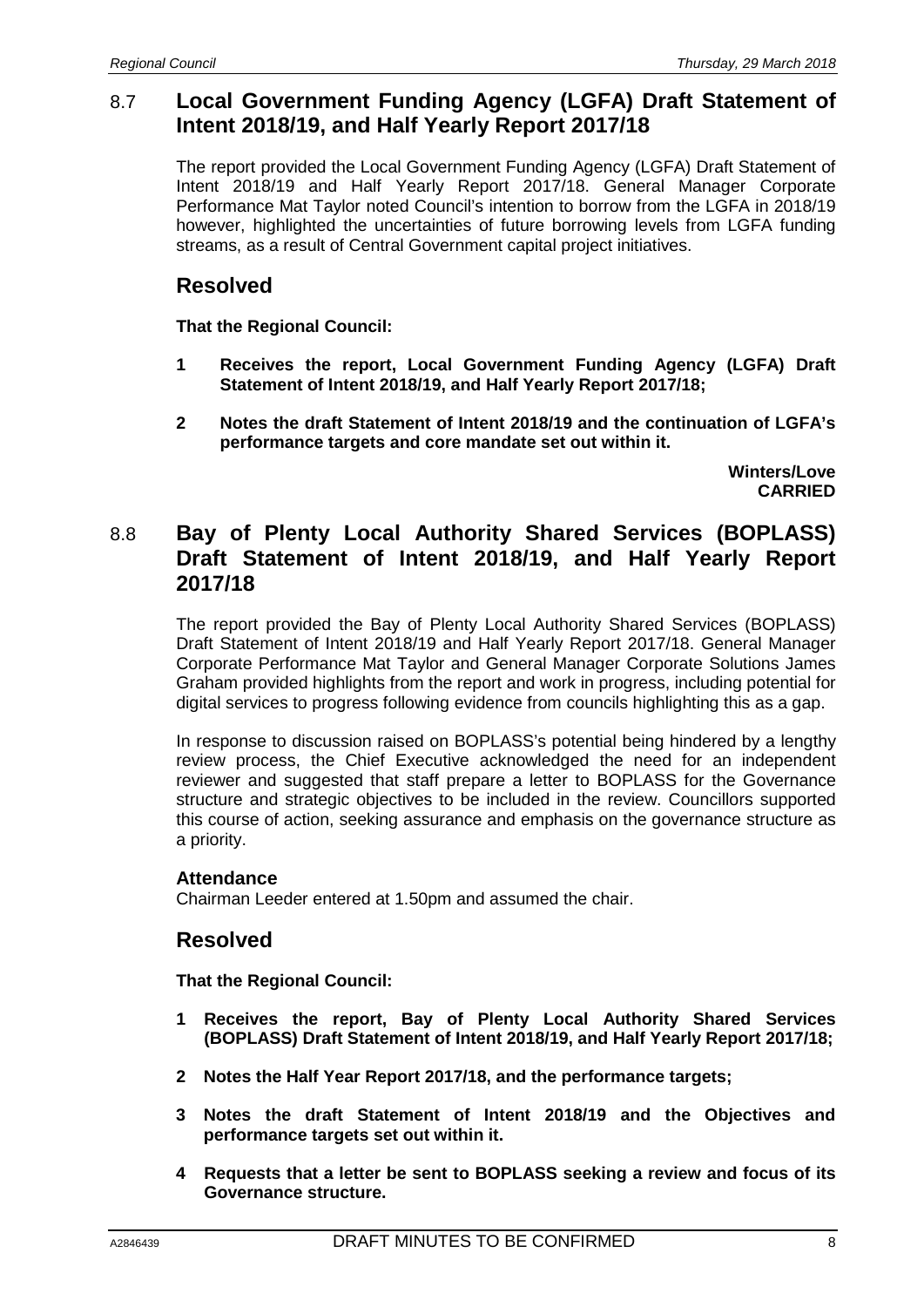## 8.9 **Indicative Council Consultation and Engagement 2018-2019 Calendar**

General Manager Strategy & Science Fiona McTavish and Community Engagement Team Leader Kerry Gosling provided the report on current and planned consultation and engagement processes. Key points highlighted a substantial level of consultation was occurring, constraints on staff capacity, the community wanted more engagement and that stakeholders had valued the various consultation on the Long Term Plan, which had been valuable and powerful. It was clarified that the indicative calendar (Appendix 1) accounted for statutory consultation requirements only and did not reflect business as usual, such as consultation on Rivers and Drainage and flood recovery work.

#### **Attendance**

Cr Cronin left the meeting at 1:57pm.

Council's consideration was sought on genuine and meaningful consultation with the wider community. Members provided feedback and suggestions for staff consideration to: combine and simplify consultation and engagement with the community, review and have more focus on Māori engagement, review costly, non-productive processes and areas where Council may be over-engaging; and consider the development of a consultation strategy with involvement from Māori Policy and Community Engagement staff.

#### **Attendance**

Cr Cronin re-entered at 2:10pm.

Staff acknowledged councillors' feedback and responded with the following comments:

- A senior Ministry official would present to the next Regional Direction & Delivery Committee meeting on Te Mana Whakahono, which would provide wider context on the complexity of consultation with Iwi;
- Internal processes and capacity to improve Māori engagement across Council was occurring with more effective alignment and utilisation. It was noted that *He Korowai Mātauranga* would assist to align work across Council;
- The Chief Executive advised that the organisation recognised Iwi consultation was significant, with expectations from Central Government and Iwi increasing;
- Council's community engagement policy was approximately 10 years old, with multiple policies and guidelines developed and tailored for various projects. Iwi management plans provided guidance only in specific areas of work.

## **Resolved**

**That the Regional Council:**

**1 Receives the report, Indicative Council Consultation and Engagement 2018- 2019 Calendar.**

> **Cronin/Crosby CARRIED**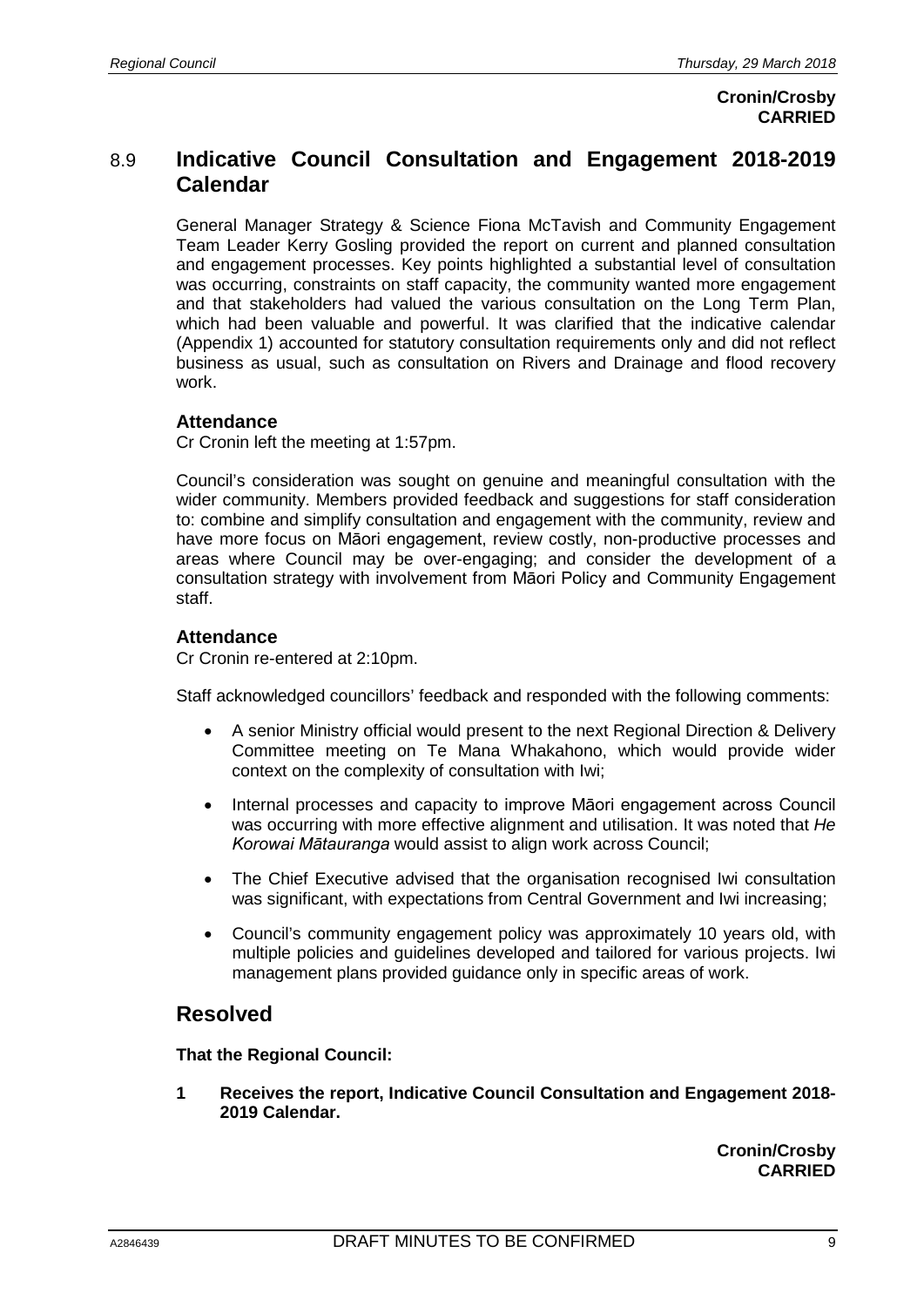#### 8.10 **Decisions of the SmartGrowth Leadership Group on the Proposed Tauranga-Western Bay of Plenty Centre for Transport**

The report informed Council of decisions made by the SmartGrowth Leadership Group on a Proposed Tauranga-Western Bay Centre for Transport with subsequent recommendations for Council to consider.

Councillors supported the recommendations, including support for an independent person to undertake the scoping, with subsequent decisions to come back to the councils. Members were advised that costs were yet to be decided and that investigations were getting underway to identify a suitable external specialist to under the work.

### **Resolved**

**That the Regional Council:**

- **1 Receives the report, Decisions of the SmartGrowth Leadership Group on the Proposed Tauranga-Western Bay of Plenty Centre for Transport.**
- **2 Notes the resolutions of the SmartGrowth Leadership Group on 21 March 2018 and their implications for Bay of Plenty Regional Council's transport functions including that additional resourcing may be required.**
- **3 Supports the SmartGrowth Leadership Group's recommendation that the Future Development Strategy includes a sub-regional transport vision and strategy (in accordance with SLG resolution 4, 21 March 2018).**
- **4 Agrees that an appropriate (independent) resource be recruited to prepare a project plan for the establishment of a Tauranga-Western Bay of Plenty Centre for Transport (in accordance with SLG resolution 7, 21 March 2018).**

**Leeder/Crosby CARRIED**

## 9 **Public Excluded Section**

#### **Resolved**

**Resolution to exclude the public**

**THAT the public be excluded from the following parts of the proceedings of this meeting.**

**The general subject of each matter to be considered while the public is excluded, the reason for passing this resolution in relation to each matter, and the specific grounds under section 48(1) of the Local Government Official Information and Meetings Act 1987 for the passing of this resolution are as follows:**

| <b>General Subject of Matter to</b><br>be Considered                                                         | <b>Reason for passing this</b><br>resolution in relation to this<br>matter | <b>Grounds under Section</b><br>48(1) LGOIMA 1987 for<br>passing this resolution |
|--------------------------------------------------------------------------------------------------------------|----------------------------------------------------------------------------|----------------------------------------------------------------------------------|
| Kaituna River Re-diversion<br>and Te Awa o Ngatoroirangi<br>/ Maketu Estuary<br><b>Enhancement Project -</b> | To carry out commercial<br>and industrial negotiations                     | Good reason for<br>withholding exists under<br>Section 48(1)(a).                 |